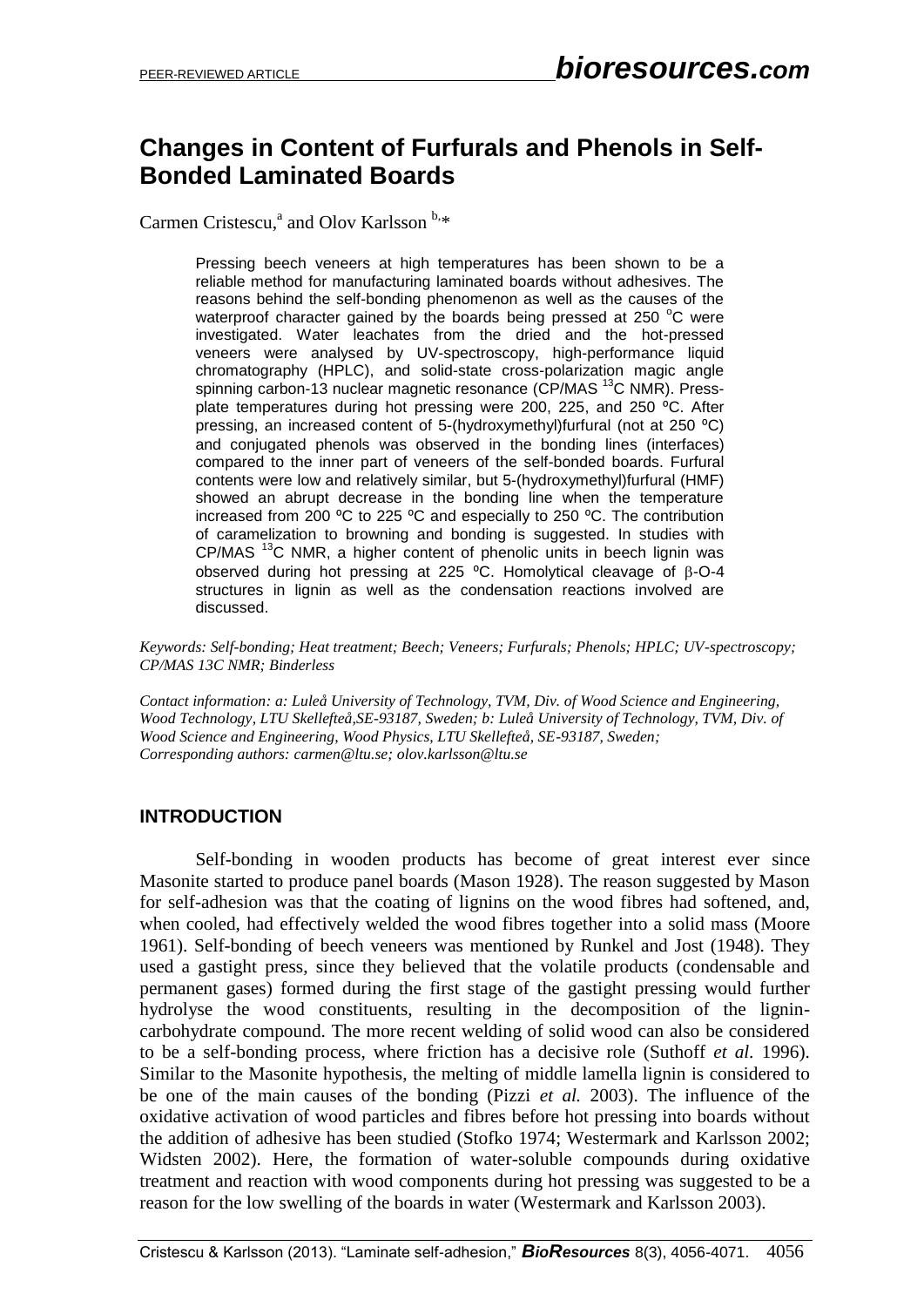Lately, self-bonding of lignocellulosic material has gained increased attention from researchers. The materials studied have varied from kenaf (Okuda *et al*. 2006) to oil palm biomass (Hashim *et al.* 2011) and bagasse (Nonaka *et al*. 2013). Ando and Sato (2009) used kenaf core powder to bond plywood that had a shear strength in dry conditions less than 1 MPa.

The possibility of producing laminated boards without adhesives or an intermediate lignocellulosic material from rotary-cut, dry beech veneers in a heated open press was recently discovered (Cristescu 2006). Not only were the boards compact and self-bonded without using any additives or binders, but they had a dry shear strength above 3 MPa for boards pressed at 225 °C and they were also water-resistant when the press-plate temperature was  $250 \degree C$  (Cristescu 2008). At this press-plate temperature, the boards were darker, harder, and more brittle than at lower pressing temperatures. Furthermore, unpublished results indicated that the higher the temperature used when manufacturing them, the more resistant to fungal attack the boards became.

Apart from durability, other physical properties of our boards, such as colouring, hardness, and water resistance, similar to those of thermally treated wood, had been noticed during the experiments. The characteristics especially resemble torrefied wood (Bourgois *et al.* 1988). The explanations rest on the fact that the process conditions show similarities: the temperature is in the same range, above 220 °C, and the moisture content at the beginning of the process is similar (12% for torrefied wood, 9% for the boards).

According to observations during the experiment, when hot-pressing the beech veneers they developed a darker bond-line (Fig. 1 bottom). It is assumed that drying the veneers at 140 °C after cutting them from steamed logs would lead to the migration and accumulation of sugars at veneer surfaces (Theander *et al.* 1993). Hot-pressing veneers with deposits of soluble sugars could cause not only the formation of volatile compounds but also the formation of browning and bonding products through caramelization (Sehlstedt-Persson 1995) among other possible chemical reactions.

It was of interest to study whether the high water-resistance of boards obtained at 250 °C could be related to chemical changes during hot pressing. In this paper we will present results on the presence of water-soluble furans, water-soluble unconjugated and conjugated phenolic compounds, as well as lignin-like compounds, during hot pressing of beech veneers (*Fagus sylvatica*) at various temperatures. For that purpose, high performance liquid chromatography (HPLC), ultraviolet-spectroscopy (UV), and nuclear magnetic resonance (CP/MAS <sup>13</sup>C-NMR) were used. Special interest was directed to studying the structure of the areas that are darker in colour (bond-line) than the inner part of the hot-pressed veneer.

# **EXPERIMENTAL**

# **Board Manufacturing**

Rotary-cut veneer sheets of beech (*Fagus sylvatica*), 2.2 mm thick were provided from Brasov, Romania. Prior to cutting, the logs were plasticized by heating with steam at 80  $^{\circ}$ C, then rotary-cut at 40 to 50  $^{\circ}$ C, followed by drying at 140 to 170  $^{\circ}$ C to reach a moisture content (MC) of between 7 and 10%.

Five layers of veneer with dimensions of 140 mm x 140 mm x 2 mm and 9% MC were overlaid in parallel grain direction and placed in a Fjällman laboratory press. Three pressings in total were run at three different temperature levels: 200, 225, and 250 °C. The pressure used was 5 MPa, and the pressing time was 300 s for all three pressings. The pressing time was counted precisely from the moment when the press plates were used to apply the chosen pressure to the veneer pack.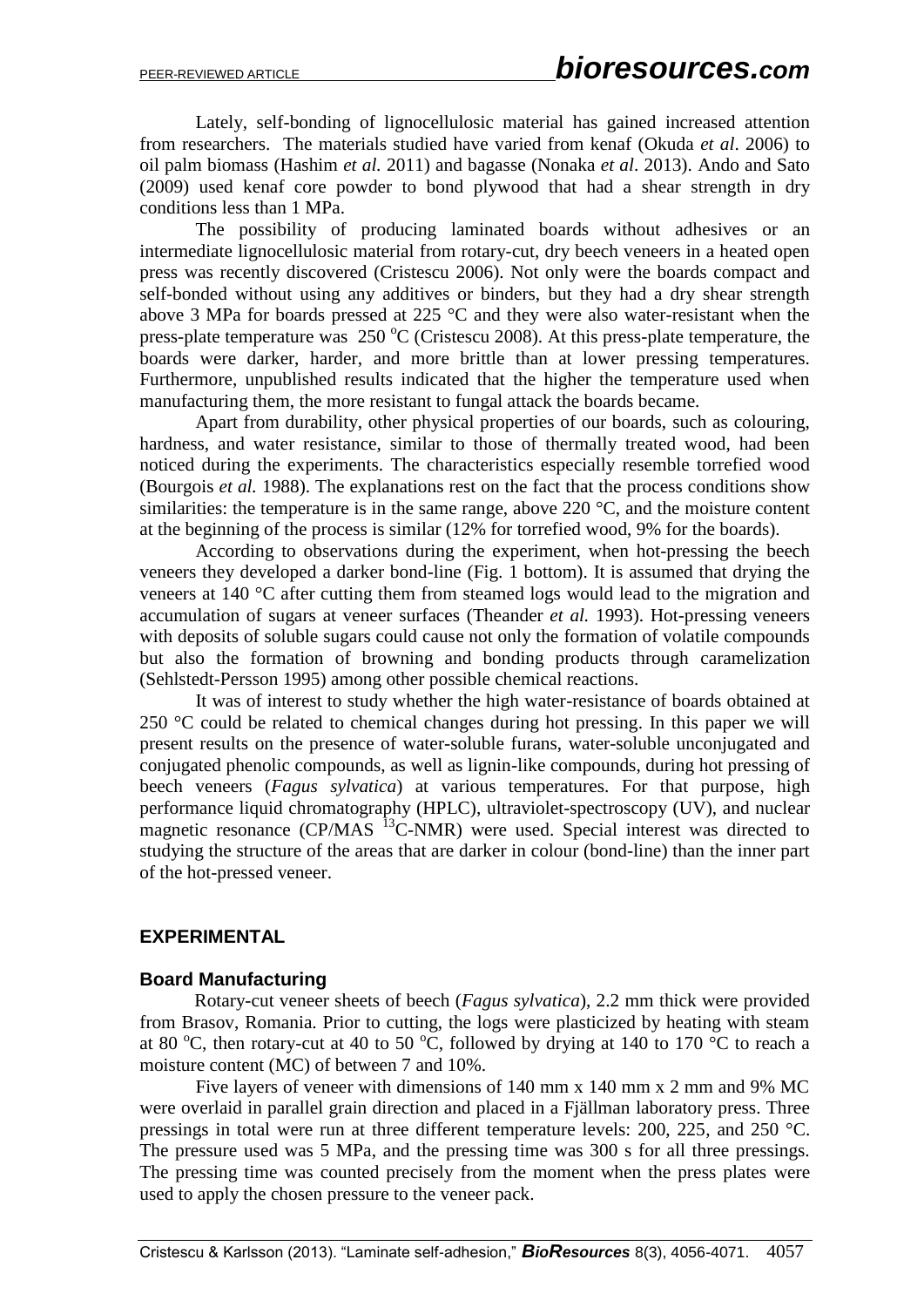Veneers before and after pressing at  $250 \degree C$ , 5 MPa, and 300 s are presented as raw material (top) and board (bottom) in Fig. 1:



**Fig. 1.** Beech veneers before pressing (top) and after pressing (bottom) for 300 s at 250 <sup>o</sup>C, 5 MPa

The boards were allowed to cool at ambient parameters of temperature and air humidity and left in our laboratory room until further analysis.

### **Filtration of Wood Particles**

#### *Furfurals and monosaccharides in boards*

The surfaces of the veneer that was not pressed (used as a reference) were shaved by hand with a very sharp blade into small particles. The veneers within the hot-pressed board were delaminated with a sharp knife. Pieces taken from the inner part of the veneers in the core of hot-pressed boards and from their bond-lines (see Fig. 2) were shaved by hand into small particles and placed in a sealed container to avoid the release of volatile compounds.

The bond-line was shown to be denser (Cristescu 2006) and darker (Cristescu 2008), as shown in Fig. 2. However, it must be pointed out that a complete separation of the bond-line and inner part of veneer could not be achieved in this way, as the bond-line was too thin and entangled with the inner veneer. This means that chemical differences between the bond-line and inner part of veneer could be even larger than indicated in our paper.

According to the temperatures recorded by thermocouples within veneers, all four bonding lines from each samples reached the press plate temperature before 270 s. According to our previous unpublished studies, the core bonding-line was the weakest when soaked in water and when tested to shear strength. Therefore we decided to focus on bonding of core layers only in this study. Temperature curves of each layer will be the subject to another article. A quantity of 0.50 g of particles from each sample was mixed in 30 mL of water, treated in an ultrasonic bath for one hour, and then left under magnetic stirring overnight in a closed vessel. The mixture was filtered and the mother liquor collected.

Descriptions of the provenance of the particles (veneer or bond-line) and the pressing temperature used when manufacturing the board are given in Table 1 together with the abbreviations.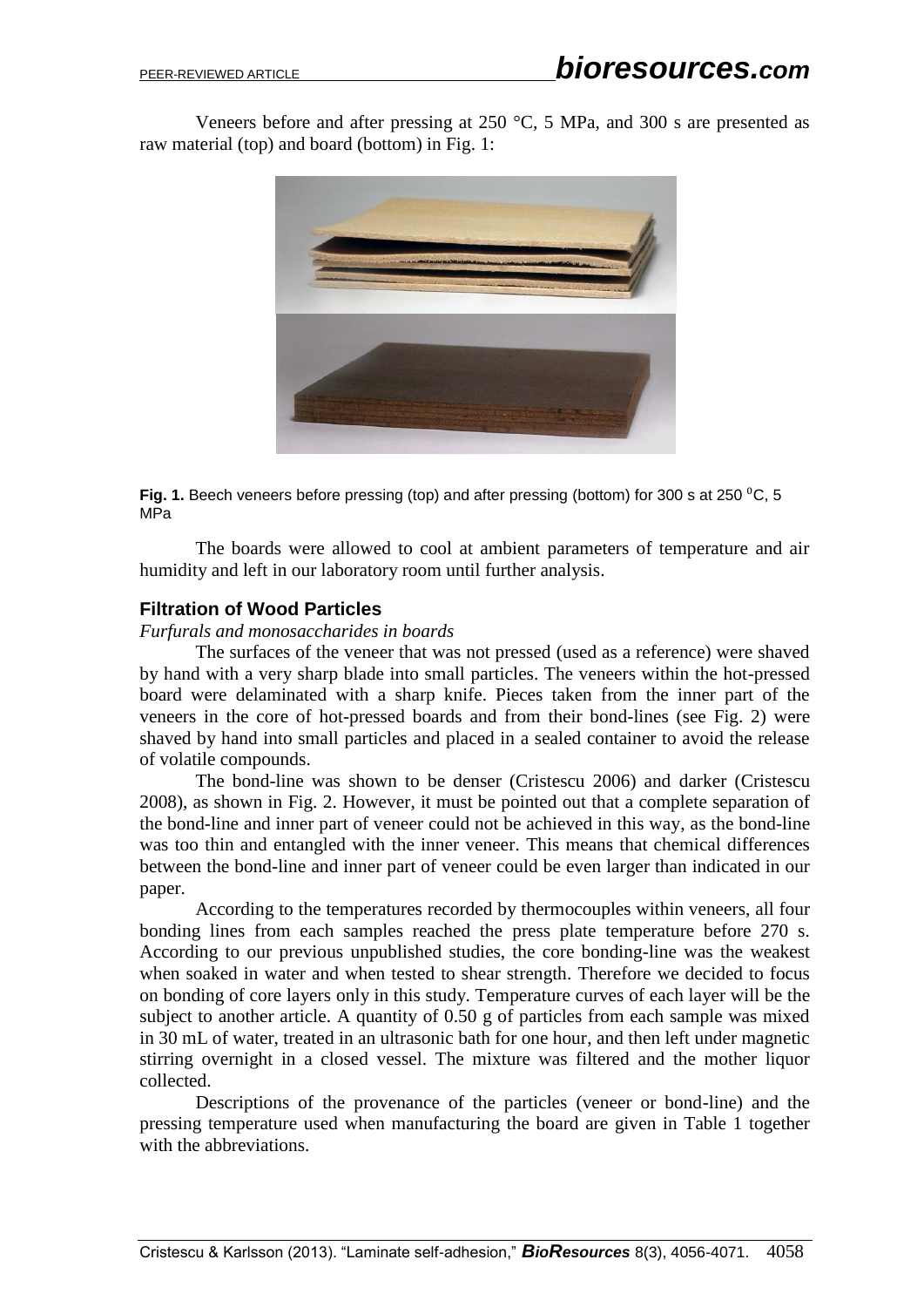

**Fig. 2.** Image of a bond-line in a laminated board pressed at 250 ⁰C, 5 MPa for 300 s. Light microscopy, 30X magnification

| Sample | Position in board and pressing | Abbreviation  |  |
|--------|--------------------------------|---------------|--|
| number | temperature                    |               |  |
|        | Reference                      | Ref           |  |
|        | Inner veneer 200 °C            | Ven200        |  |
| 3      | Bonding line 200 °C            | <b>BL200</b>  |  |
|        | Inner veneer $225\,^0C$        | Ven225        |  |
|        | Bonding line 225 °C            | <b>BL225</b>  |  |
|        | Inner veneer 250 °C            | <b>Ven250</b> |  |
|        | Bonding line 250 °C            | <b>BL250</b>  |  |

| Table 1. Numbering and Abbreviations of the Samples |  |  |
|-----------------------------------------------------|--|--|
|                                                     |  |  |

### *Monosaccharides in veneers before pressing*

An isolation of veneer surface and veneer bulk before pressing was performed according to an analogue procedure. From a veneer sheet, first the darker surface part of the veneer was shaved off with a sharp knife into small particles and then the brighter inner veneer was shaved into small particles

### **HPLC (High-Performance Liquid Chromatography) Analysis**

The filtered water solution (50 μm) was analysed with an HPLC device equipped with a Water Hi-plex Pb-column (8  $\mu$ m and 250 x 7.7 mm) at 60 °C using water as the eluent at a flow of 0.3 mL/min.

Furfural and 5-hydroxymethylfurfural HMF were detected with a UV-detector operating at 280 nm and a refractive index-detector. A Varian Prostar autosampler (model 410), equipped with a 10 μL loop, was used, and quantitative estimations were made by comparison with calibration curves of the individual compounds.

A separate HPLC analysis of monosaccharides content in surface of veneers and bulk of veneers before pressing was performed in the same conditions.

# **UV Analysis**

The UV-absorption of the water leachates were recorded with a Hitachi UV/VIS U-1500 spectrophotometer. Water-soluble phenols were analysed using the Δ*ε* method (Aulin-Erdtman 1953; Wexler 1964). Samples diluted in water were analysed in a 1 cm wide cuvette at a range of 200 to 600 nm. The pH of the samples was adjusted to pH 12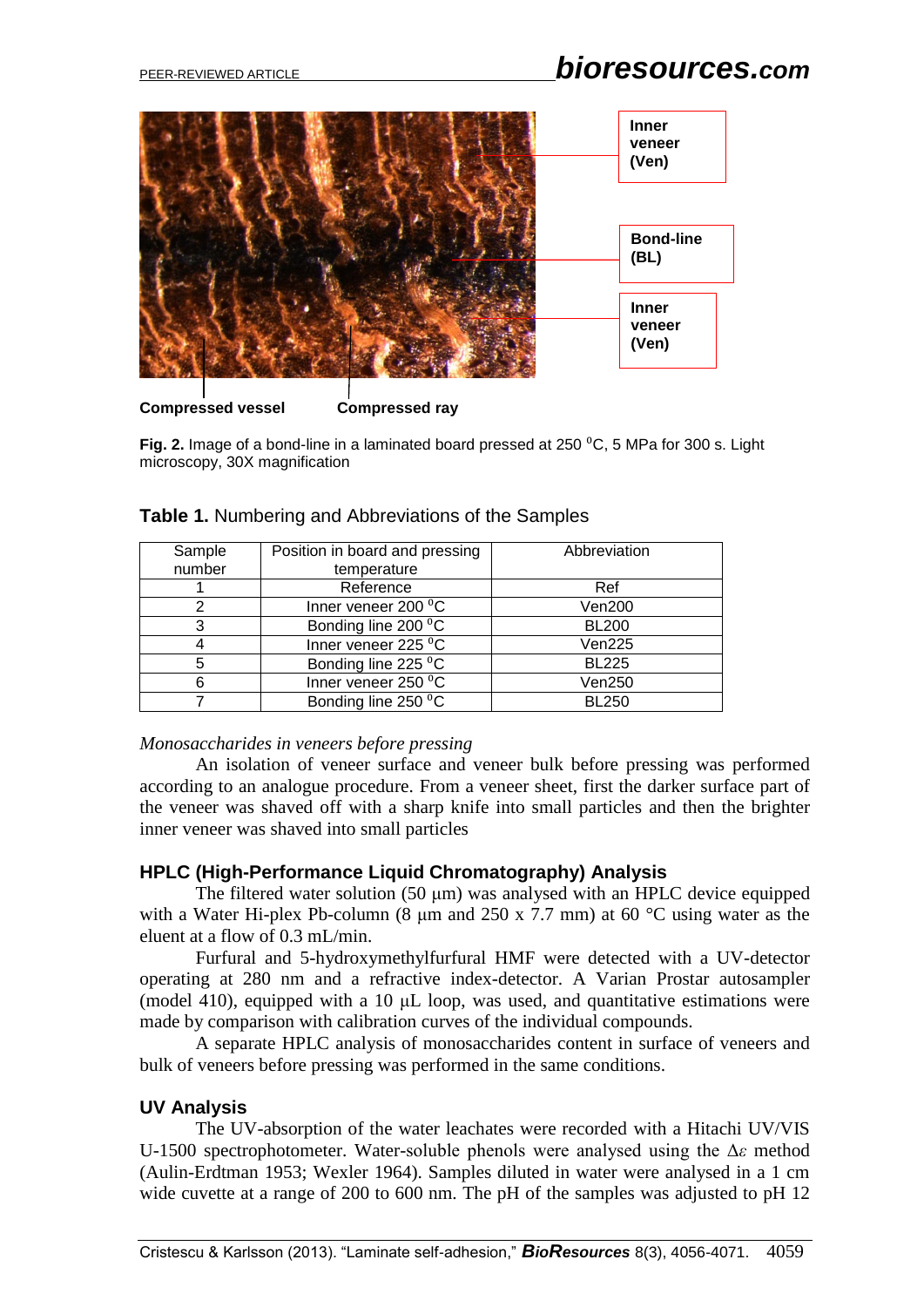with a strong alkaline solution, and samples were analysed in the same way. The differrences between the absorptions in water extracts and the alkali-treated samples were calculated.

# **CP/MAS <sup>13</sup>C NMR**

The NMR tests were performed at Umeå University, Sweden. Three groups of samples were ground prior to high resolution spectroscopic analysis. Fine particles were shaved with a sharp blade by hand from a raw material (veneer), inner veneer, and the bond-line of boards was pressed at 250 °C and 5 MPa for 300s. The NMR procedure was adapted following Wikberg (2004) and Wikberg and Maunu (2004).

 $CP/MAS$ <sup> $13$ </sup>C NMR measurements were taken with a Varian/Chemagnetics 400 MHz spectrometer operating at 100.6 MHz for carbon. For all the wood samples, the spinning speed was 8000 Hz, contact time 2 ms, acquisition time 5.12 ms, and delay between pulses 1.5 s.

In the dipolar dephasing (DD) measurements, the high-powered decoupler was turned off for 80 μs before data acquisition.

# **RESULTS AND DISCUSSION**

# **Sample Preparation**

Four darker horizontal lines corresponding to the bonding lines, as shown in Fig. 1, were clearly visible in the hot-pressed board. A light microscopy image of the bondline together with the adjacent 'inner veneer' of a board pressed at 250 °C is shown in Fig. 2. Although it was a compact board that came out of the press, each veneer can be considered as a board itself subjected to hot-pressing. The images of the wood particles after filtration (Fig. 3) and of the filtered solution (Fig. 4) show that the darkening in the wood particle was not directly correlated to the colour of the filtered solution. This observation will be discussed below.



**Fig. 3.** Wood particles from veneers and bond-lines after leaching with water. The numbering corresponds to that in Table 1.



**Fig. 4.** Filtered solutions from leaching of veneers and bond-lines with water. The numbering corresponds to that in Table 1.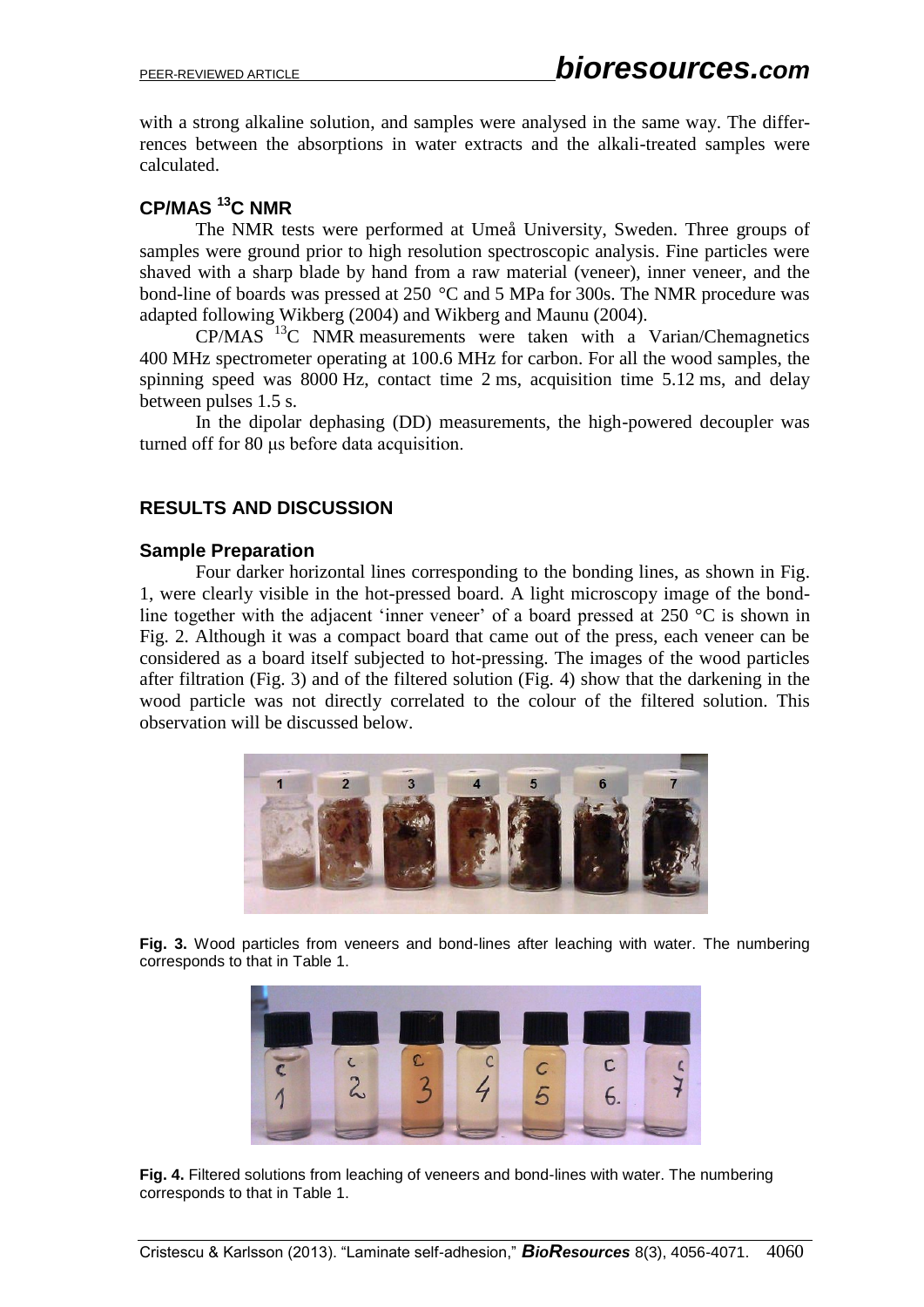# **HPLC (High Pressure Liquid Chromatography) Analysis**

Water leachates from hot-pressed veneers, bond-lines, and veneers that were not pressed were analysed with HPLC. The content of 5-(hydroxymethyl)furfural (HMF) and furfural in veneers and bond lines were calculated, the results are presented in Table 2, and the corresponding chart is presented in Fig. 5.

**Table 2.** Content of 5-(Hydroxymethyl)furfural (HMF), Furfural, Glucose, and Fructose from Water Leaching of Hot-Pressed Veneers, Bond-lines, and Veneers that Were Not Pressed

| Treatment     | <b>HMF</b><br>(% of dried<br>wood) | <b>Furfural</b><br>(% of dried<br>wood) | Glucose<br>(% of dried<br>wood) | Fructose<br>(% of dried<br>wood) |
|---------------|------------------------------------|-----------------------------------------|---------------------------------|----------------------------------|
| Ref           | 0.0017                             | 0.0031                                  | 2.286                           | 1.836                            |
| Ven200C       | 0.1025                             | 0.0236                                  |                                 |                                  |
| <b>BL200C</b> | 0.2840                             | 0.0337                                  |                                 |                                  |
| Ven225C       | 0.0719                             | 0.0358                                  |                                 |                                  |
| <b>BL225C</b> | 0.1675                             | 0.0369                                  |                                 |                                  |
| Ven250C       | 0.0382                             | 0.0464                                  |                                 |                                  |
| <b>BL250C</b> | 0.0346                             | 0.0441                                  |                                 |                                  |





As can be seen in Fig. 5 and Table 2, the HMF content was found to be greater than that of furfural up to the press-plate temperature of 225 °C. The largest amount of HMF was found in the bond-line in a board that had been pressed at 200 °C, and the amount decreased with increasing press temperatures. A decrease is also indicated in the inner parts of the pressed veneer, but the amount of HMF found was considerably smaller than from the bond-line, except at high pressing temperatures (Fig. 5).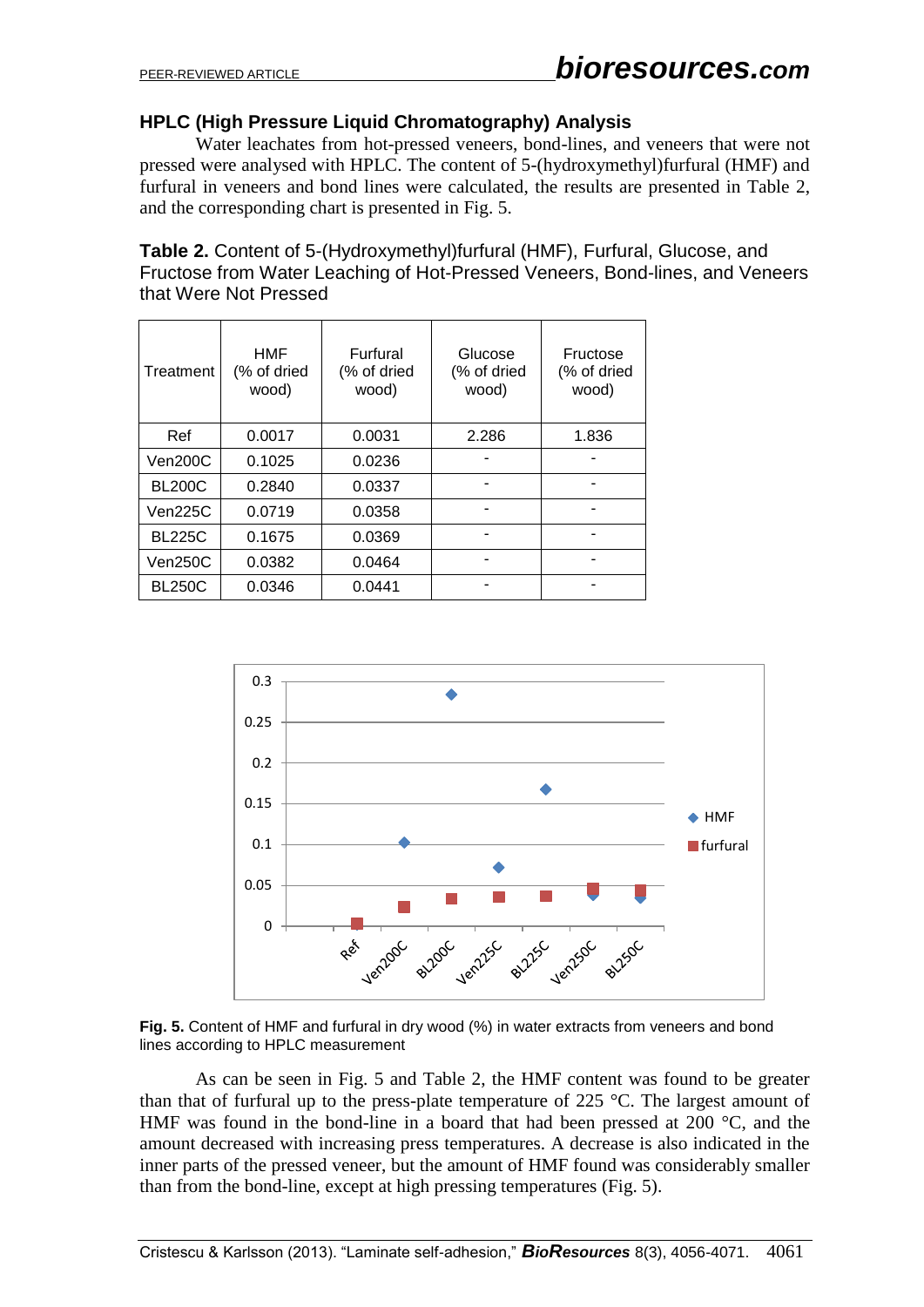HMF is mainly formed from carbohydrates of the hexose type. A relatively high content of glucose and fructose was found in material from the surfaces of veneers that had not been hot pressed, but these monosaccharides were absent in the boards after hot pressing (Table 2). Therefore, it is suggested that the main sources of formation of HMF are low-molecular-weight sugars.

The higher content of HMF in bond-line compared to inner veneer could be explained by the migration of the monosaccharides to the surface of veneer during drying (as a previous stage in the preparation of the raw material). That is why it was decided to separately check the content of monosaccharides of the veneer before pressing at the surface and in the bulk of the veneer as well.

The results of the HPLC test, which compared the content of monosugars from veneer surface and veneer bulk, showed that there was approximately 3 times more glucose and fructose at the veneer surface (compared to bulk) already before pressing. A similar result was reported by Hiltunen *et al.* (2008) when comparing the sugar content of light-coloured inner part to the discoloured (darkened) surface of European white birch after vacuum drying: sugars (mainly glucose and fructose) were 2.7 more concentrated at the surface layer. It is interesting to notice that the ratio between HMF at BL200C and Ven200C was 2.77, a value close to 3. The HMF ratio reached 2.33 at 225 °C and fell to less than 1 at 250 °C press temperature (Table 2, Fig. 5). As the ratio between HMF content in bonding-line and veneer bulk decreased with heating temperature and as the quantity of HMF decreased with temperature above 200 °C, it is likely that the formed HMF reacted further or evaporated at the higher press temperatures. Although colour measurements were not performed during this study, it is obvious that the colour intensity of the filtered solution (Fig. 4) relates to the content of HMF (Fig. 5) while the colour of wooden particles does not. The wood gets darker while the HMF content in the wood decreases (see Fig. 3 and Fig. 5), and this observation supports the hypothesis that HMF might participate into forming new brown bonding polymers.

Caramelization, browning, and HMF formation are of high interest in food research, for which HMF is actually used as a colour indicator (Kroh 1994; Ramirez-Jimenez *et al.* 2000). Relevant results about HMF levels were obtained by Ait Ameur *et al.*(2006) when baking cookies above 200 °C; some conditions were similar to ours: low water content, high temperature, and the presence of sugars, while other conditions were different: an absence of pentoses, lignins, and extractives. Ait Ameur *et al.* (2008) noticed significantly more HMF than furfural when baking below 250 °C followed by a decrease in HMF in the matrix and a simultaneous increase of HMF in the baking vapours at 300 °C. Those results indicated that part of the HMF formed could be involved in the formation of brown polymers in the cookie matrix, with furfural as one possible degradation product of HMF (Ait Ameur *et al.* 2008).

In our study furfural content was considerably lower than HMF for 200 °C and 225  $\degree$ C (Fig. 5). The presence of furfural was similar or increased somewhat with increased treatment temperature**.** Furfural could be formed from hexoses or from HMF, but it is more likely that it originates from pentoses, such as xylan, as a similar decrease observed in HMF content was not found for furfural (Fig. 5). Since hardwoods (especially beech) have a high content of xylan (Beyer *et al.* 2006) it is intriguing to find such low levels of furfural in the veneers and bond-lines. Our results are supported in the literature. For instance, Okuda *et al*. (2006) reported that little furfural was generated from hemicellulose during pressing of kenaf boards without steam-explosion pretreatment. It is difficult to estimate how much furfural participates in the colour formation, as it evaporates and oxidises very fast.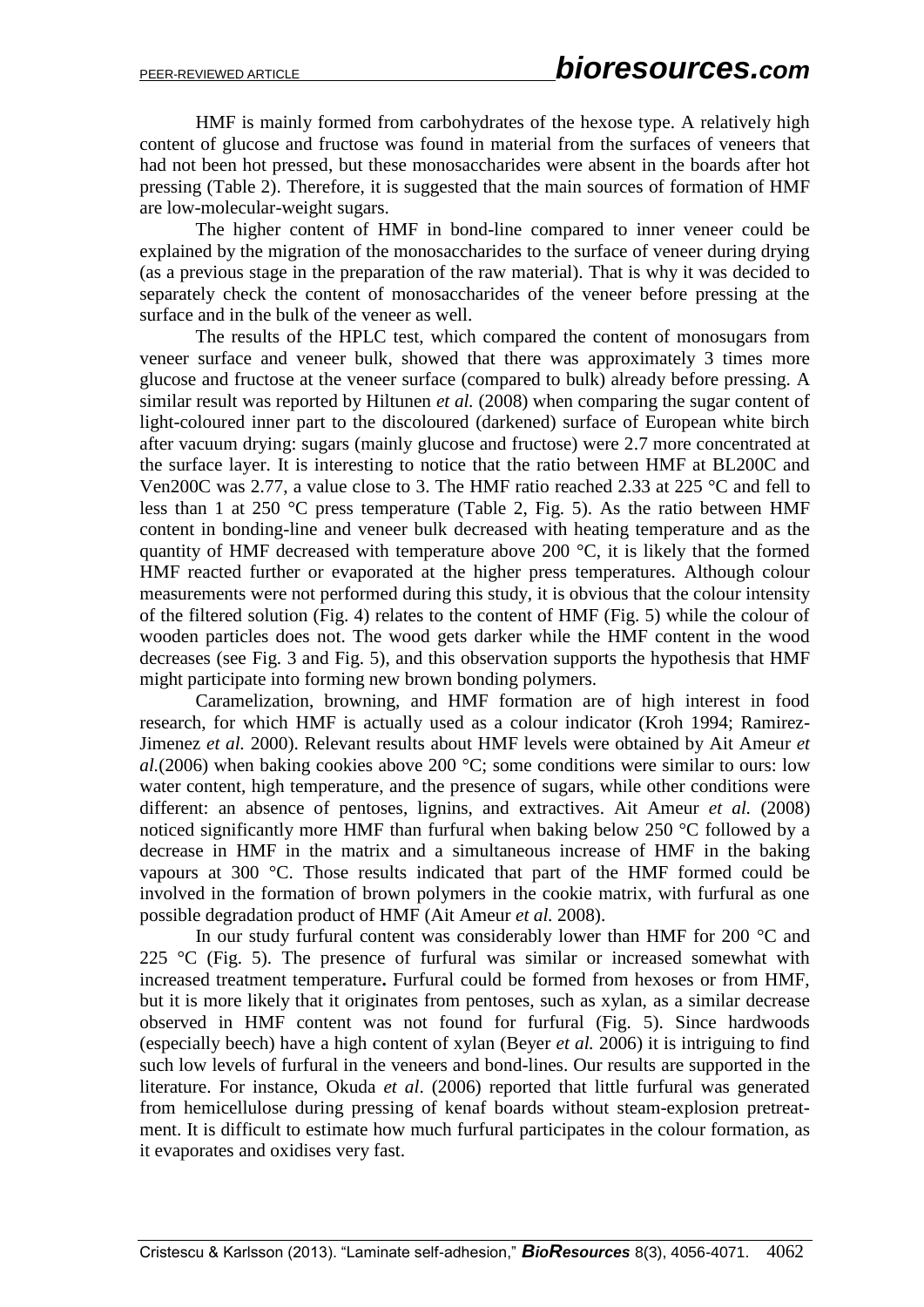# **UV-spectrographic Analysis**

#### *UV-absorption at 280 nm*

Water leachates analysed by UV-spectroscopy are presented in Table 3. It can be seen that the absorption at 280 nm of water leachates from inner veneers at 200, 225, and 250 °C (Ven200, Ven225, Ven250) were fairly similar and somewhat higher than in the untreated material and in the bonding line at 250 °C (BL250).

A larger UV-absorption in extracted material from the bond-line at 225 °C and an even larger UV-absorption from the bond-line at 200 °C were observed (Table 3). Those data correspond well to the amount of HMF determined by HPLC (Fig. 5). It can be seen in Table 3 that considerable parts of UV absorption were related to HMF but that also UV-absorptions from other types of compounds contributed, such as phenolic substances (see below). It is especially interesting to note that a lower absorption at 280 nm could be found in the bond-lines at higher press-plate temperatures (Table 3). As it was discussed above, it is unlikely that the initial formation of furfurals was lower at the higher temperature. However, with higher temperature, evaporation as well as further reactions with furfurals, such as degradation or condensation, might occur. In Fig. 5 the amount of furfurals at BL250 seems to be the lowest among the treated wood, but in Table 3, BL250 is shown as having a higher absorbance compared to all inner veneers. This difference between the two methods might be caused by other compounds than furfurals, for example, phenols, as indicated by the difference in UV-spectroscopy (see below). It could also be caused by new products of degradation and condensation. Condensation between furans and phenols has been suggested to occur during pressing kenaf into binderless boards using steam injection (Widyorini *et al.* 2005).

|                |                           |                          | 280 nm                                    |                                         | $Δε$ (250 nm)                                                  |                                                             |                                                                     |
|----------------|---------------------------|--------------------------|-------------------------------------------|-----------------------------------------|----------------------------------------------------------------|-------------------------------------------------------------|---------------------------------------------------------------------|
| nr             | Name<br>of the<br>samples | <b>Dilution</b><br>level | UV-<br>absorption<br>of water<br>extracts | UV-<br>absorption<br>per mg<br>dry wood | UV-<br>absorption<br>of HMF <sup>a</sup><br>per mg<br>dry wood | <b>Difference</b><br>UV-<br>absorption of<br>water extracts | Phenols <sup>b</sup> in<br>water extract<br>(content %<br>dry wood) |
| 1              | Ref                       | 10                       | 0.643                                     | 0.3858                                  | 0.003641                                                       | 0.573                                                       | 2.292                                                               |
| 2              | Ven200                    | 20                       | 0.482                                     | 0.5784                                  | 0.215195                                                       | 0.213                                                       | 1.704                                                               |
| 3              | <b>BL200</b>              | 50                       | 0,549                                     | 1.647                                   | 0.596459                                                       | 0.133                                                       | 2.66                                                                |
| $\overline{4}$ | Ven225                    | 20                       | 0.444                                     | 0.5328                                  | 0.150961                                                       | 0.174                                                       | 1.392                                                               |
| 5              | <b>BL225</b>              | 20                       | 0.909                                     | 1.0908                                  | 0.351666                                                       | 0.250                                                       | 2                                                                   |
| 6              | Ven250                    | 20                       | 0.437                                     | 0.5244                                  | 0.080174                                                       | 0.216                                                       | 1.728                                                               |
| 7              | <b>BL250</b>              | 20                       | 0.534                                     | 0.6408                                  | 0.072614                                                       | 0.266                                                       | 2.128                                                               |

**Table 3.** UV-Absorption at 280 nm, Different UV-Absorption at 250, and Content of Phenols (Δε at 250 nm) in Water Extracts from Pressed and Not-pressed Veneers as well as from Corresponding Bond-lines

a. Extinction coefficient of 210 L<sup>\*</sup>g<sup>-1\*</sup>cm<sup>-1</sup> (Singh *et al.* 1948).

b. Extinction coefficient of 15 L\*g<sup>-1</sup>\*cm<sup>-1</sup> (Wexler 1964).

### *Content of water-soluble phenols (Δε-curve at 250 nm)*

In Fig. 6, the difference UV-spectra (Δ*ε*-curve) are presented, wherein the 250 nm peak corresponds to the total amount of phenolic compounds (Wexler 1964). The curves are presented at similar dilution level, or they could not be compared in the figure. An absorption coefficient of 15 mL/(mg\*cm) (Wexler 1964) corresponds to a content of water-soluble phenols in the reference veneer of *ca.* 2.3 % (Table 3). The content of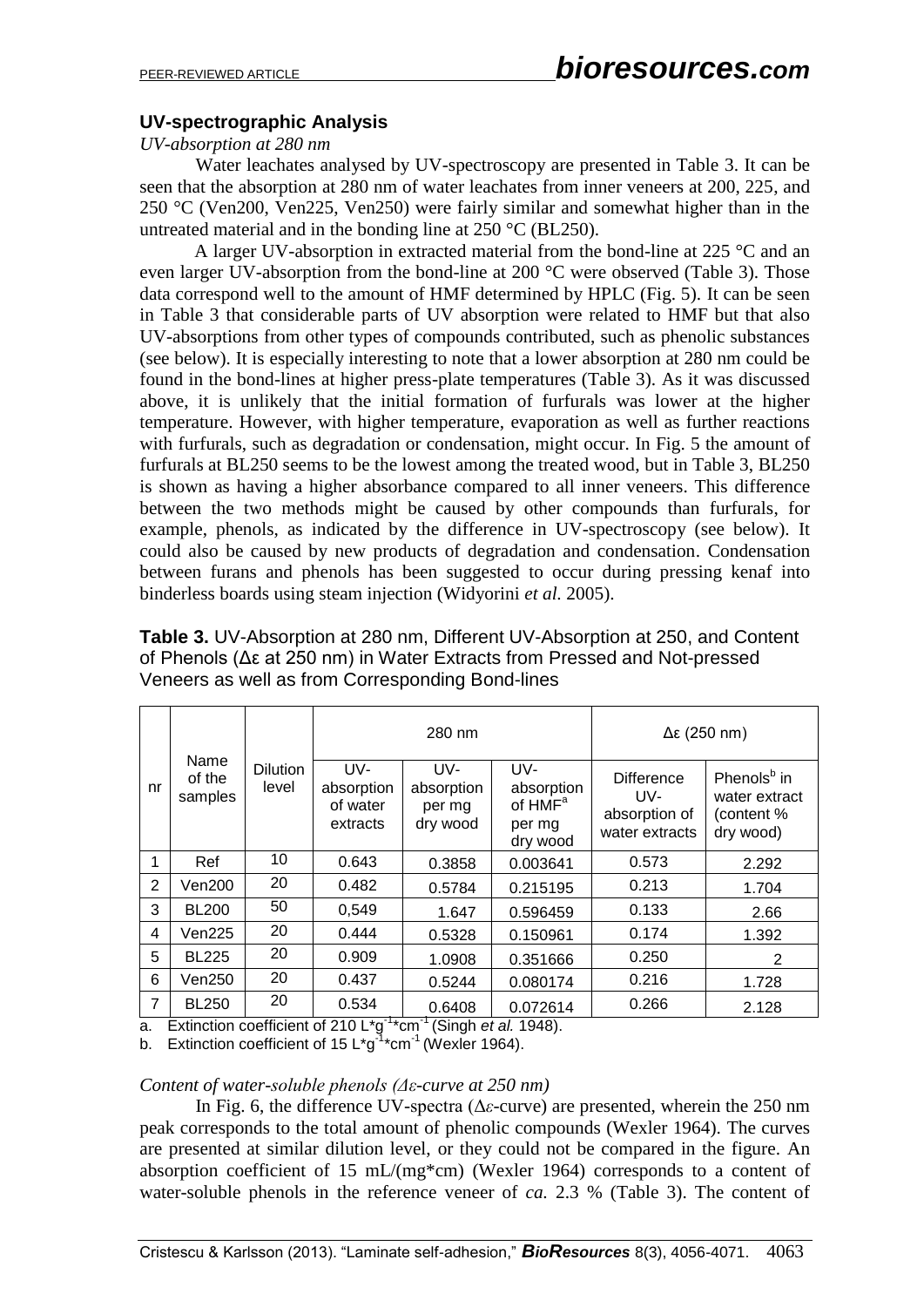water soluble phenols in beechwood depends on the position in the tree, and phenolic contents from 2 to 12 mmol/100 g wood has been reported when using the Folin-Ciocalteu (FC) method (Albert *et al.* 2003; Vek and Oven 2010). All three samples from the bond-line had higher phenolic content than the corresponding veneers (Fig. 6). The concentration of water-soluble phenols in the hot-pressed veneers was somewhat lower than in the reference veneer which suggests that migration of phenols during drying was rather slow. Material from the bond-line at  $200\degree$ C seemed to have the highest content of water-soluble phenols. This indicates that phenols react further, especially at higher press temperatures.



**Fig. 6.** Δ*ε*-curve (difference between UV-absorption in neutral and alkaline solutions) of watersoluble compounds in veneers and bond-lines (similar dilution level)

Differences in UV-absorptions at higher wavelengths could be related to the structure of the phenols. However, even though the absorption coefficient is unknown for such compounds, we believe that useful information could still be gained by comparison of such absorptions. Absorption around 300 nm corresponds to unconjugated phenols (Lin 1992), such as those found in tannins (Kubel *et al.* 1988; Mämmelä 2001; Zule and Može 2003), lignans, or simpler phenols, such as syringol. In green silver birch, lignans can be found but at a low content (Hiltunen *et al*. 2006). Significant amounts of lignans: syringaresinol, less medioresinol, and pinoresinol, have been found in extracts from thermally modified hardwoods (Peters *et al.* 2008). However, the present results showed a trend of decreasing absorptions at 300 nm with increased temperature within the veneer as well as for the bond-line, indicating that water-soluble unconjugated phenols decreased during heat treatment (Fig. 6). Thus, this type of structure seems to react further when the treatment temperature rises during hot pressing of the boards. Furthermore, our data indicated that the unconjugated phenols were more abundant in the bond-line than in the inner veneer under all three temperature conditions, probably due to migration during drying of veneers.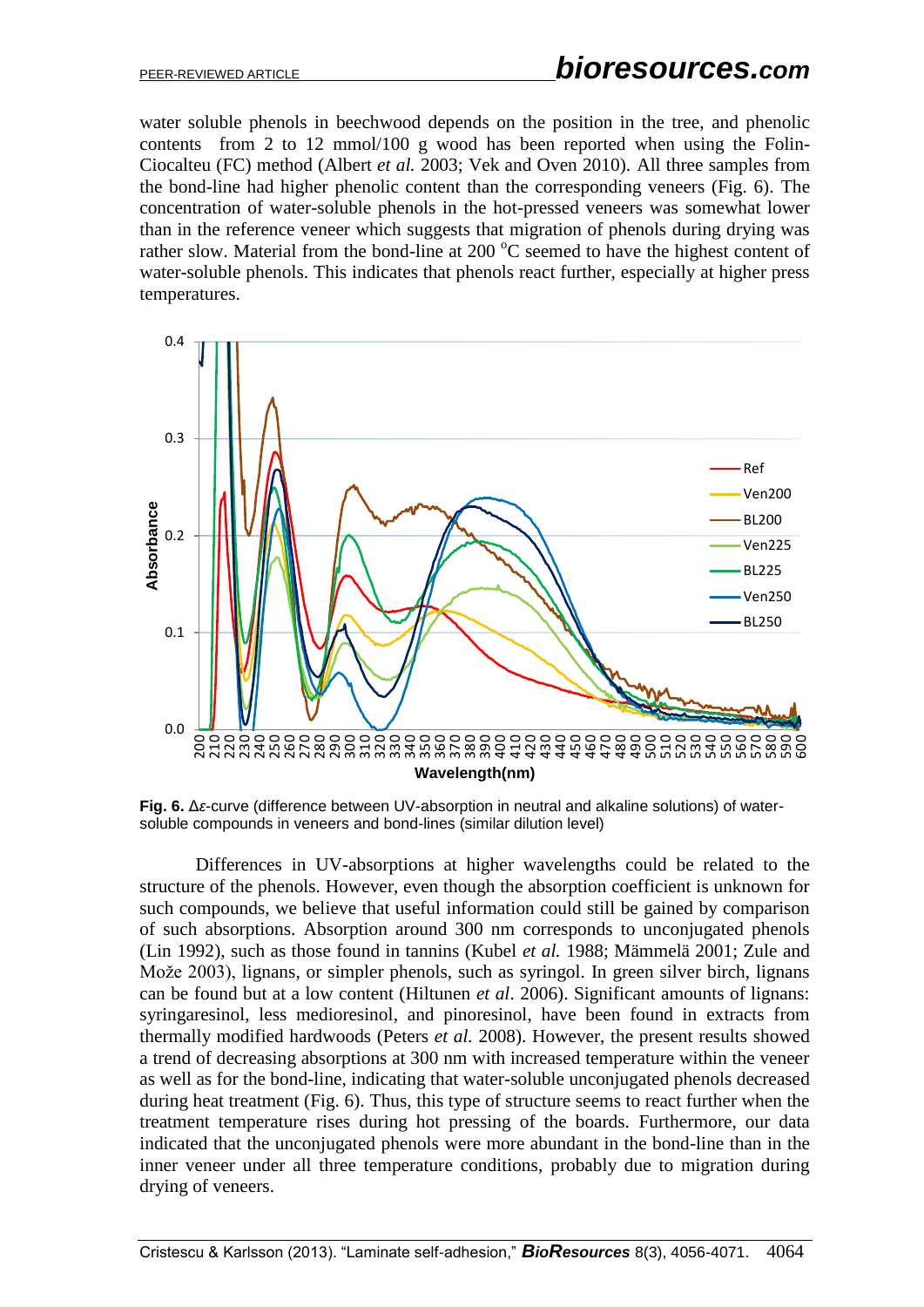For the untreated veneer as well as for material from the bonding line, formed during hot pressing at 200 °C, absorption at 350 nm was also obtained (Fig. 6). Absorptions around 350 nm in the Δ*ε*-curve can be due to the presence of phenols conjugated with an  $\alpha$ -carbonyl group, such as syringaldehyde and vanillin (Aulin-Erdtman 1953).

Absorptions at higher wavelengths than 350 nm were obtained at higher treatment temperatures (Fig. 6). These peaks describe phenols that are members of more extended conjugated systems, as found at 421 nm in sinapyl aldehyde and at 414 nm in coniferaldehyde (Goldschmid 1971; Wexler 1964). In vacuum-dried European white birch, even at the surface layer, the content of sinapyl aldehyde, coniferaldehyde, and syringaldehyde is very low (Hiltunen *et al.* 2008). Since UV-absorptions at wavelengths higher than 350 nm were not found in the untreated material but in material hot-pressed at 225 °C or higher, it is likely that conjugated phenols such as sinapyl aldehyde and coniferaldehyde were formed and they became more prominent at higher temperatures (Fig. 6). It could be added that coniferaldehyde and sinapyl aldehyde were found in water extracts from the thermal modification of hardwoods, including beech (Peters *et al.* 2008).

Absorptions when approaching visible parts of the spectrum in Fig. 6 can be seen in bond-line at 225  $\degree$ C and to a greater extent at 250  $\degree$ C. This indicates that conjugated phenols are also involved in the formation of colour of compounds from the water leachates.

Taher and Cates (1974) concluded that the yellow colour that accompanies the degradation of sugars (D-glucose) into furans is due to the formation of unsaturated dicarbonyl compounds through oxidation.

# **CP/MAS <sup>13</sup>C-NMR**

Studies of chemical changes in wood during hot pressing at 225 °C were performed with CP/MAS  $^{13}$ C NMR using similar conditions as described by Wikberg and Maunu (2004). The NMR spectra of the samples are presented in Fig. 7 and those based on the use of DD in Fig. 8. As can be seen, the DD resulted in the removal of signals from the carbohydrates (in the range from 60 ppm to 105 ppm), and thus the spectra in Fig. 8 show mainly changes related to lignins.



**Fig. 7.** CP/MAS **<sup>13</sup>**C NMR spectra of beech: BL225 in black, Ven225 in red, and Ref in green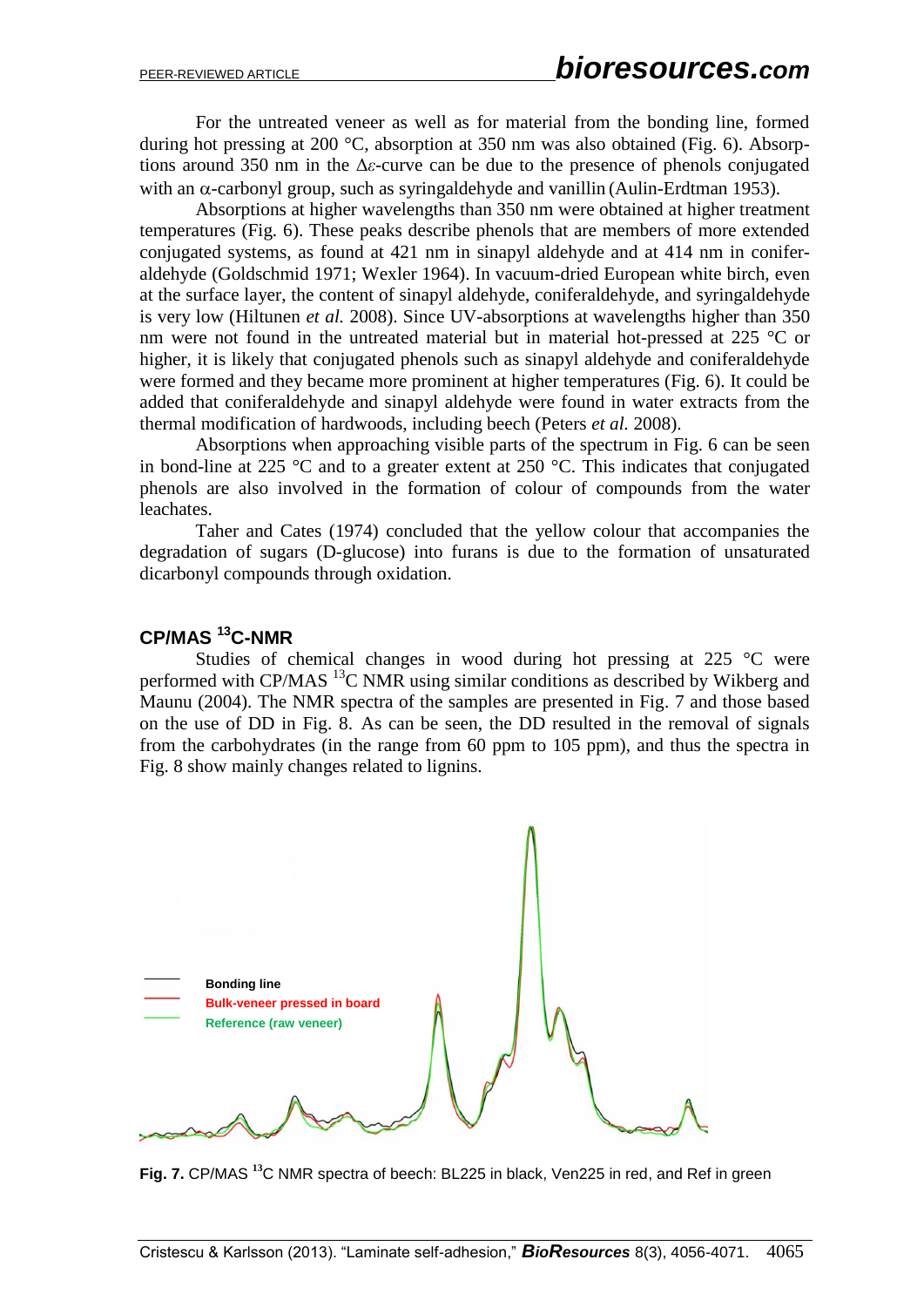

**Fig. 8.** CP/MAS <sup>13</sup>C NMR, DD=80 dipolar dephasing: BL225 in black, Ven225 in red, and Ref in green

The peak at 56 ppm corresponds to the aryl methoxyl groups in lignin (Lin 1992); Wikberg and Maunu 2004). The signal is larger for the bonding line in both spectra than for the treated veneer (Figs. 7 and 8). The methoxyl content per phenyl-propane unit has been reported to be 1.7 for beech, which indicates that the ratio of syringyl and guaiacyl propane units is close to 1 (Akiyama *et al.* 2005). The methoxylation of lignin is unlikely to have taken place, and a possible explanation could be that lignin degrades under heat and pressure and its byproducts migrate to the bond-line. In that case, syringyl propane units are a more likely candidate than guaiacyl propane units, as the former have been reported to be more reactive than the latter (Rousset *et al.* 2009).

In Fig. 9, annotations of carbons in phenylpropane units of lignin are shown.



**Fig. 9.** The monomeric units used in formation of lignin: a) trans-p-coumaryl alcohol, b) trans-coniferyl alcohol, representing guaiacyl (G) unit, and c) trans-sinapyl alcohol, representing syringyl (S) unit (following Wikberg 2004)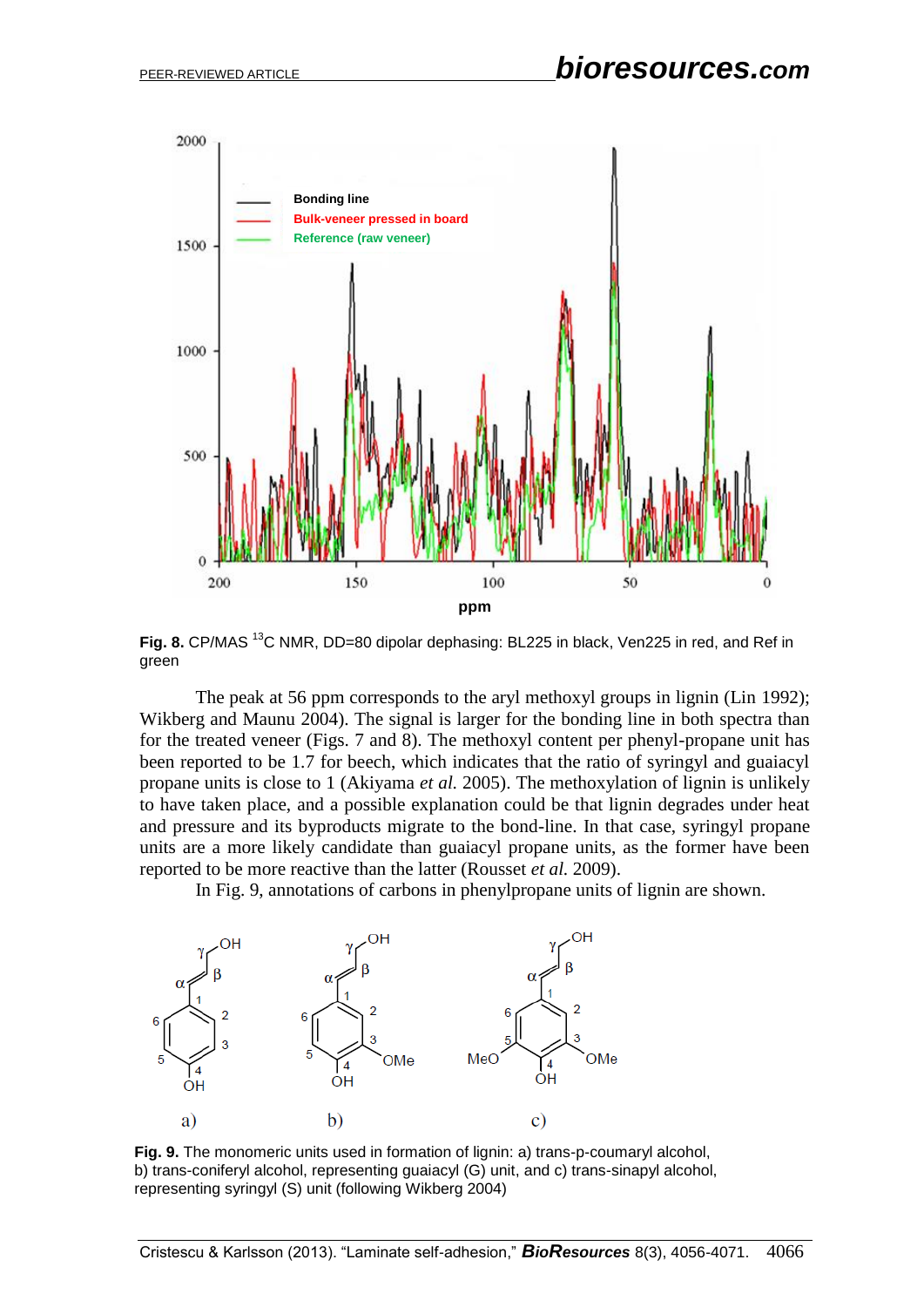According to studies by Wikberg and Maunu (2004), the signal at 148 ppm in Figs. 7 and 8 is assigned to aromatic carbons C-3 and C-5 of phenolic S units as shown in Fig. 9c. Furthermore, carbons C-3 and C-4 in phenolic G units (Fig. 9b), as well as in etherified G-units also contribute to the absorption at 148 ppm. As it can be seen in Figs. 7 and 8, the signal at 148 ppm was low in untreated veneers but increased during hot pressing of veneers at 225 °C to a fairly considerable extent. From these data we suggest that an increase in phenolic syringyl propane units in lignin takes place during hot pressing.

One possibility for the formation of phenols is *via* homolytic cleavage of phenolic  $\beta$ -ethers in arylglycerol  $\beta$ -aryl ethers in lignin. It could be seen in Fig. 6 that watersoluble phenols with an extended conjugated system, such as that found in sinapyl aldehyde and coniferaldehyde, increased with increased treatment temperatures. Sinapyl aldehyde and coniferaldehyde have been found in studies on heat treatment of model compounds of  $\beta$ -ether type, and a radical exchange reaction was proposed to explain their formation (Li *et al.* 2000). The signal at 153 ppm in Figs. 7 and 8 is assigned to C-3 and C-5 of S units that are etherified at C-4 (Wikberg and Maunu 2004). The signal at 136 ppm is assigned to C-1 and C-4 of S and G units that are etherified at C-4 (Wikberg 2004).

Only small changes could be seen for the signals at 153 ppm and 136 ppm in Fig. 8, and cleavage of B-ether bonds seems not to be extensive at hot pressing at 225  $^{\circ}$ C. However, it should be noted that the relaxation time and thus intensity of absorptions in the NMR spectrum can differ for lignin fragments; the increase in the relaxation times of decayed relative to non-decayed wood samples was attributed to an increase in the mobility of the molecular components of the cell wall and of the water in the cell walls (Wikberg and Maunu 2004)

Furthermore, a larger signal at 153 ppm was observed for material from the bonding line than in hot-pressed veneer (Fig. 8). This is in agreement with the assumption made above that lignin fragments are enriched in the bond-line during the hot pressing treatment. In such a case, the fragments seem to also contain etherified lignin units.

Moreover, Li *et al.* (2000) found that not only radical exchange took place, but also recombination of radicals and formation of carbon-carbon bonds of  $\beta$ - $\beta$ ,  $\beta$ -5, and  $\beta$ -1 during the heat treatment of lignin model compounds of  $\beta$ -ether type. It was observed in the present work that water stability of the bond-line (measured as the delamination rate when samples were soaked in room temperature water for at least 48 h) increased with the pressing temperature. Formation of stable chemical bonds of the mentioned type could be an explanation for this behaviour.

The peak at 128 ppm has been proposed to be related to condensation products, such as biphenyl (5–5) and diphenylmethane structures, caused by thermal modification (Wikberg 2004). This peak seemed to be more intense for the bonding line in Fig. 8 than for the veneer. However, to answer if this is related to higher lignin content or a higher extent of condensed lignin units, further study is needed.

Finally, the signals at 21 ppm and 173 ppm in Fig. 7 are considered to correspond to methyl  $(CH_3)$  and carboxylic carbons  $(C=0)$ , respectively, in acetyl groups  $(COCH_3)$ attached to xylan in beech wood (Wikberg and Maunu 2004). According to Gilardi *et al*. (1995) some of the intensity at 174 ppm could also be due to uronic acid groups in xylan and pectins. Figure 7 shows the differences in intensity of signals at 21 ppm and 173 to 174 ppm in untreated and hot-pressed veneer were relatively weak, reflecting low activity of the acetyl groups of hemicellulose during hot pressing under dry conditions. This is supported by the observation that the pH of water leachates from the hot-pressed boards was close to neutral conditions.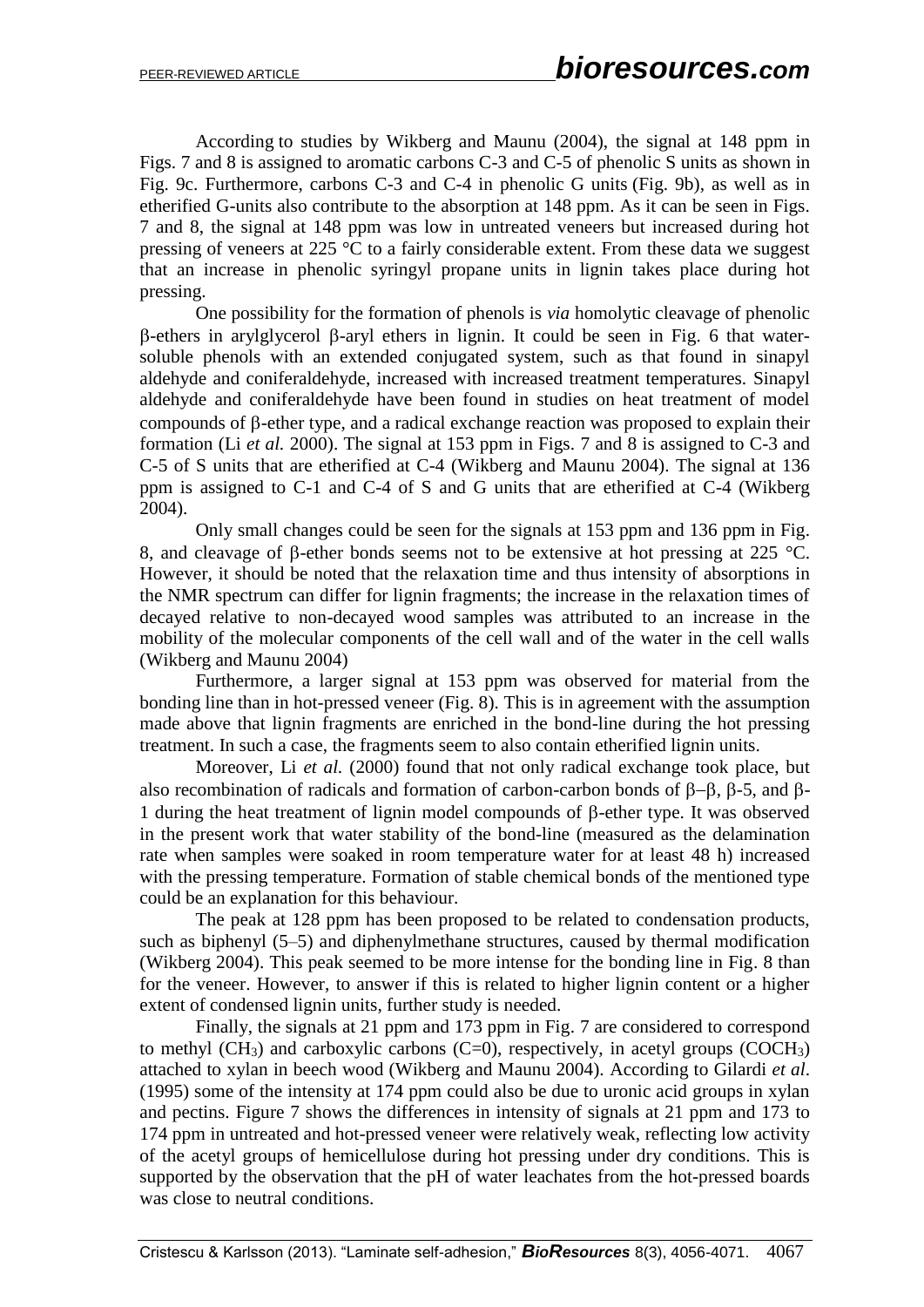# **CONCLUSIONS**

- 1. Data showed differences in chemical composition of the bond-line and the inner part of veneers in a self-bonded laminated board. The temperature of the pressing plate was also found to have a large influence on the chemical composition of the boards.
- 2. From the relatively high concentration of glucose and fructose found in the surface of dried veneers, we concluded and confirmed that monosaccharides had migrated towards veneer surfaces during veneer drying. The monosaccharides in the untreated veneer were transformed into dehydration products, such as furfurals, when heated. The content of HMF was higher in the bond-line than in the veneer (200 and 225  $^{\circ}$ C).
- 3. HMF content peaked at the highest value in both inner veneers and bonding lines of boards pressed at 200 °C, but it gradually decreased in boards pressed at 225 and 250 °C. This means that the presence of HMF in the material is related to a complex process that might include caramelization. HMF might contribute to newly formed products involved in browning.
- 4. From studies with CP/MAS  $^{13}$ C-NMR it was found that the content of lignin containing β-ether structures and methoxyl groups was higher in the bond-line than in the pressed veneer. Migration of the degraded lignin towards the bonding line, where a condensation reaction might occur especially at 250 °C, is thus likely, and such a process will increase the water-resistance property acquired by boards pressed at this temperature due to the higher hydrophobicity of lignin than wood.
- 5. Conjugated water-soluble phenols were formed, particularly at high temperatures, in both the bonding line and the inner veneer. Formation of such compounds indicates the occurrence of homolytical cleavage of phenolic β-ether structures and thereby also condensation reactions that might contribute to the bonding process, making a developing bond-line more water resistant. Formation of such structures could not be confirmed in this paper and needs further studies.

# **ACKNOWLEDGMENTS**

The authors gratefully acknowledge the financial support from the 'SkeWood' programme at Luleå University of Technology. Greger Orädd is gratefully acknowledged for running the NMR analysis.

# **REFERENCES CITED**

- Ait Ameur, L., Trystram, G., and Birlouez-Aragon, I. (2006). "Accumulation of 5 hydroxymethyl-2-furfural in cookies during the baking process: Validation of an extraction method," *Food Chem* 98, 790–796.
- Ait Ameur, L., Rega, B., Giampaoli, P., Trystram, G., and Birlouez-Aragon, I. (2008). "The fate of furfurals and other volatile markers during the baking process of a model cookie," *Food Chem.* 111, 758-763.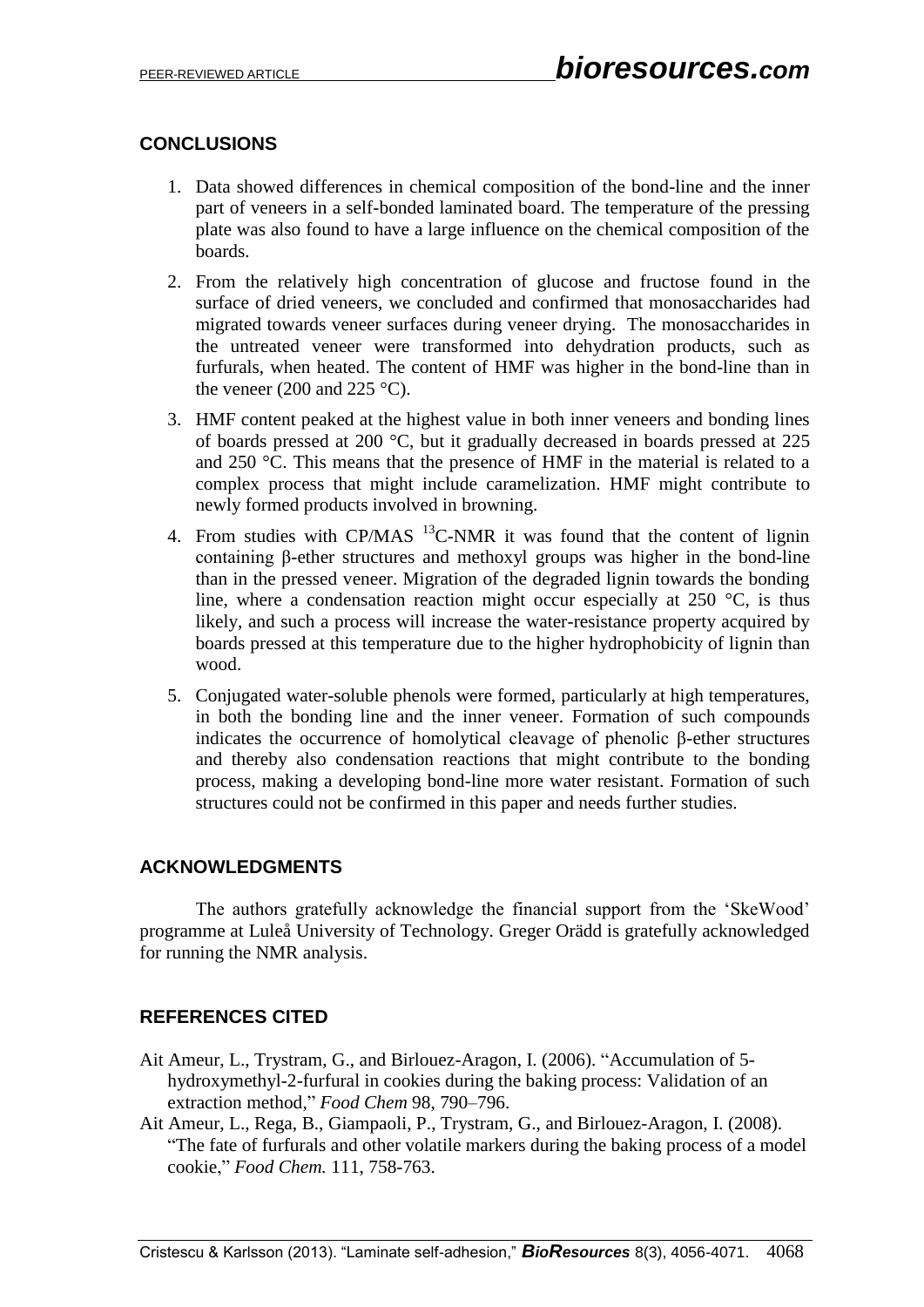- Akiyama, T., Goto, H., Nawawi, D. S., Syafii, W., Matsumoto, Y., and Meshitsuka, G. (2005). "Erythro/threo ratio of β-O-4-5 structures as an important structural characteristic of lignin. Part 4: Variation in the erythro/threo ratio in softwood and hardwood lignins and its relation to syringyl/guaiacyl ratio," *Holzforschung* 59(3), 276-281.
- Albert, L., Hofmann, T., Németh, Zs.l., Rétfalvi, T., Koloszár, J., Varga, Sz., and Csepregi, I. (2003). "Radial variation of total phenol content in beech (*Fagus sylvatica* L.) wood with and without red heartwood," *Holz Roh Werkstoff* 61, 227- 230.
- Ando, M., and Sato, M. (2009). "Manufacture of plywood bonded with kenaf core powder," *J. Wood Sci.* 55, 283-288.
- Aulin-Erdtman, G. (1953). "Spectrographic contributions to lignin chemistry. III. Investigations on model compounds," *Svensk Papperstidn*. 56(3), 91-101.
- Beyer, M., Koch, H, and Fischer, K. (2006). "Role of hemicelluloses in the formation of chromophores during heat treatment of bleached chemical pulps," *Macromol Symp.* 232, 98-106
- Bourgois, J., and Guyonnet, R. (1988). "Characterisation and analysis of torrefied wood," *Wood Sci. Technol*. 22, 143-155.
- Cristescu, C. (2006). "Bonding laminated veneers with heat and pressure only," In: Proceedings of the 2<sup>nd</sup> International Conference on Environmentally-Compatible Forest Products "Ecowood", Porto, Portugal, pp. 339-348.
- Cristescu, C. (2008). "Bonding veneers using only heat and pressure. Focus on bending and shear strength," Licentiate thesis, Luleå University of Technology, 2008: 43.
- Gilardi, G., Abis, L., and Cass, A. E. G. (1995). "Carbon-13 CP/MAS solid-state NMR and FT-IR spectroscopy of wood cell wall biodegradation," *Enzyme Microb. Technol*. 17, 267.
- Goldschmid, O. (1971). "Ultraviolet spectra," In: *Lignins. Occurrence, Formation, Structure, and Reactions*; Sarkanen, K. V., and Ludwig, C. H. (eds.), Wiley-Interscience, New York, London, Sydney, Toronto, 241-266.
- Hashim, R., Nadhari, W.N.A.W., Sulaiman, O., Kawamura, F., Hiziroglu, S., Sato, M., Sugimoto, T., Seng, T. G., and Tanaka, R. (2011). "Characterization of raw materials and manufactured binderless particleboard from oil palm biomass," *Mater. Design*  32(1), 246-254.
- Hiltunen, E., Pakkanen, T. T., and Alvila, L. (2006). "Phenolic compounds in silver birch (*Betula pendula* Roth) wood," *Holzforschung* 60, 519-527.
- Hiltunen, E., Mononen, K., Alvila, L., and Pakkanen, T. T. (2008). "Discolouration of birch wood: Analysis of extractives from discoloured surface of vacuum-dried European white birch (*Betula pubescens*) board," *Wood Sci. Technol*. 42, 103-115.
- Kroh, L. W. (1994). "Caramelisation in food and beverages," *Food Chem.* 4, 373-379.
- Kubel, H., Weissmann, G., and Lange, W. (1988). "Untersuchungen zur Cancerogenität von Holzstaub. Die Extraktstoffe von Buche und Fichte," *Holz Roh Werkstoff* 46, 215-220.
- Li, S., Lundquist, K., and Westermark, U. (2000). "Cleavage of arylglycerol  $\beta$ -aryl ethers under neutral and acid conditions," *Nord. Pulp Paper Res.* 4, 292-299.
- Lin, S. Y. (1992). "Ultraviolet spectroscopy," In: *Methods in Lignin Chemistry*; Lin, S. Y., and Dence, C. V. (eds.), Springer-Verlag, 217-232.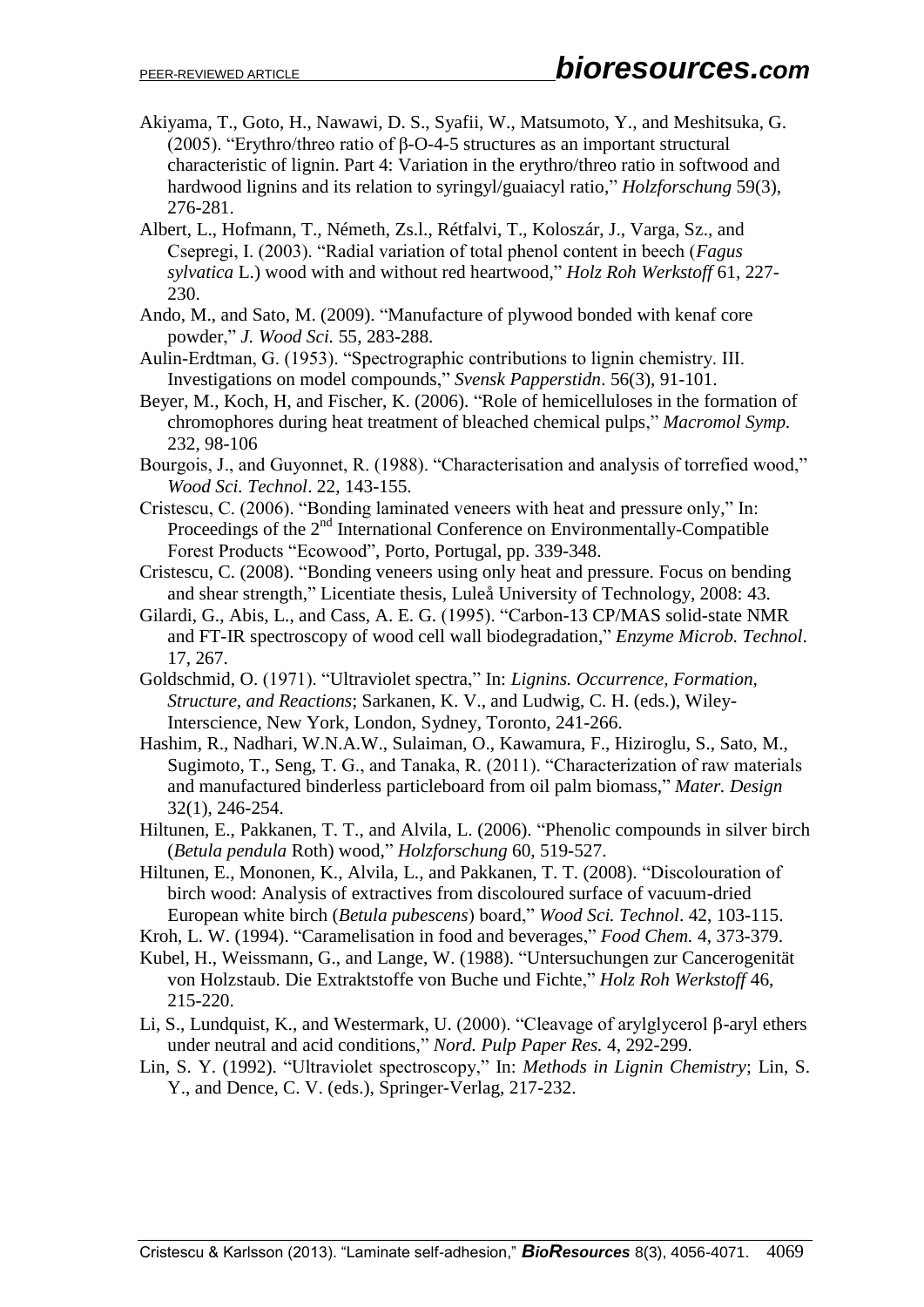Mason, W. (1928). "Hard grainless fiber products and process of making same," Patent US1663505.

Moore, J. H. (1961). "Exploded wood," *J. South. Hist*. 27(2), 169.

Mämmelä, P. (2001). "Phenolics in selected European hardwood species by liquid chromatography–electrospray ionization mass spectrometry," *Analyst* 126, 1535- 1538.

- Nonaka, S., Umemura, K., and Kawai, S. (2013). "Characterization of bagasse binderless particleboard manufactured in high-temperature range," *J. Wood Sci*.59, 50-56.
- Okuda, N., Hori, K., and Sato, M. (2006). "Chemical changes of kenaf core binderless boards during hot pressing (I): Influence of the pressing temperature condition," *J. Wood Sci.* 52, 244-248.
- Peters, J., Fischer, K., and Fischer, S. (2008). "Characterization of emissions of thermally modified wood and their reduction by chemical treatment," *BioResources* 3(2), 491- 502.
- Pizzi, A., Properzi, M., Leban, J. M., Zanetti, M., and Pichelin, F. (2003). "Mechanicallyinduced wood welding," *Maderas. Cienca y Tecnologia* 5(2), 101-106.
- Ramírez-Jiménez, A., Guerra-Hernández, E., and García-Villanova, B. (2000). "Browning indicators in bread," *J. Agric. Food Chem*. 48(9), 4176-4181.
- Rousset, P., Lapierre, C., Pollet, B., Quirino, W., and Perre, P. (2009). "Effect of severe thermal treatment on spruce and beech wood lignins," *Ann. For. Sci.* 66(110), 1-8.
- Runkel, R., and Jost, J. (1948). "Verfahren und Vorrichtung zur Herstellung von Formungen aus Holz, Holzabfällen oder verholzten Pflanzenteilen unter Druck, bei höheren Temperaturen. (Method and apparatus for the production of mouldings from wood, wood waste, or vegetable origin under fibers under pressure at elevated temperatures)," Patent DE841055.
- Sehlstedt-Persson, M. (1995). "High temperature drying of Scots pine. A comparison between HT- and LT-drying," *Holz Roh Werkstoff* 53, 55-59.
- Taher, A. M., and Cates, D. M. (1974). "A spectrophotometric investigation of the yellow color that accompanies the formation of furan derivatives in degraded-sugar solutions," *Carbohydr. Res.* 34, 249-291.

Theander, O., Bjurman, J., and Boutelje, J. B. (1993). "Increase in the content of lowmolecular carbohydrates at lumber surfaces during drying and correlations with nitrogen content, yellowing, and mould growth," *Wood Sci. Technol.* 27, 381-389.

- Stofko, J. (1974). "The autoadhesion of wood," PhD thesis, Univ. of California. Suthoff, B., Schaaf, A., Hentschel, H., and Franz, U. (1996). "Verfahren zum reibschweiβartigen Fügen von Holz. (Method for joining wood)," Patent DE 196 20 273 A 1.
- Vek,V., and Oven, P. (2010) "Variability in content of total phenols in beech stem," First Serbian Forestry Congress, 11-13 November 2010, Belgrade, Republic of Serbia, p. 279.
- Westermark, U., and Karlsson, O. (2002). "Resin-free particleboard by oxidation of wood," In: 6th Pacific Rim Bio-Based Composites Symposium & Workshop on the Chemical Modification of Cellulosics, Nov 2002, Portland, Oregon.
- Westermark, U., and Karlsson, O. (2003). "Auto-adhesive bonding by oxidative treatment of wood," In: 12th International Symposium for Wood, Fibre and Pulping Chemistry, Madison, WI, pp. 365-368.
- Wexler, A. S. (1964). "Characterization of lignosulfonates by ultraviolet spectrometry, direct and difference spectrograms," *Anal. Chem*. 36(1), 213-222.
- Widyorini, R., Xu, J., Watanabe, T., and Kawai, S. (2005). "Chemical changes in steam-pressed kenaf core binderless particleboard," *J. of Wood Sci.* 51(1), 26-32.